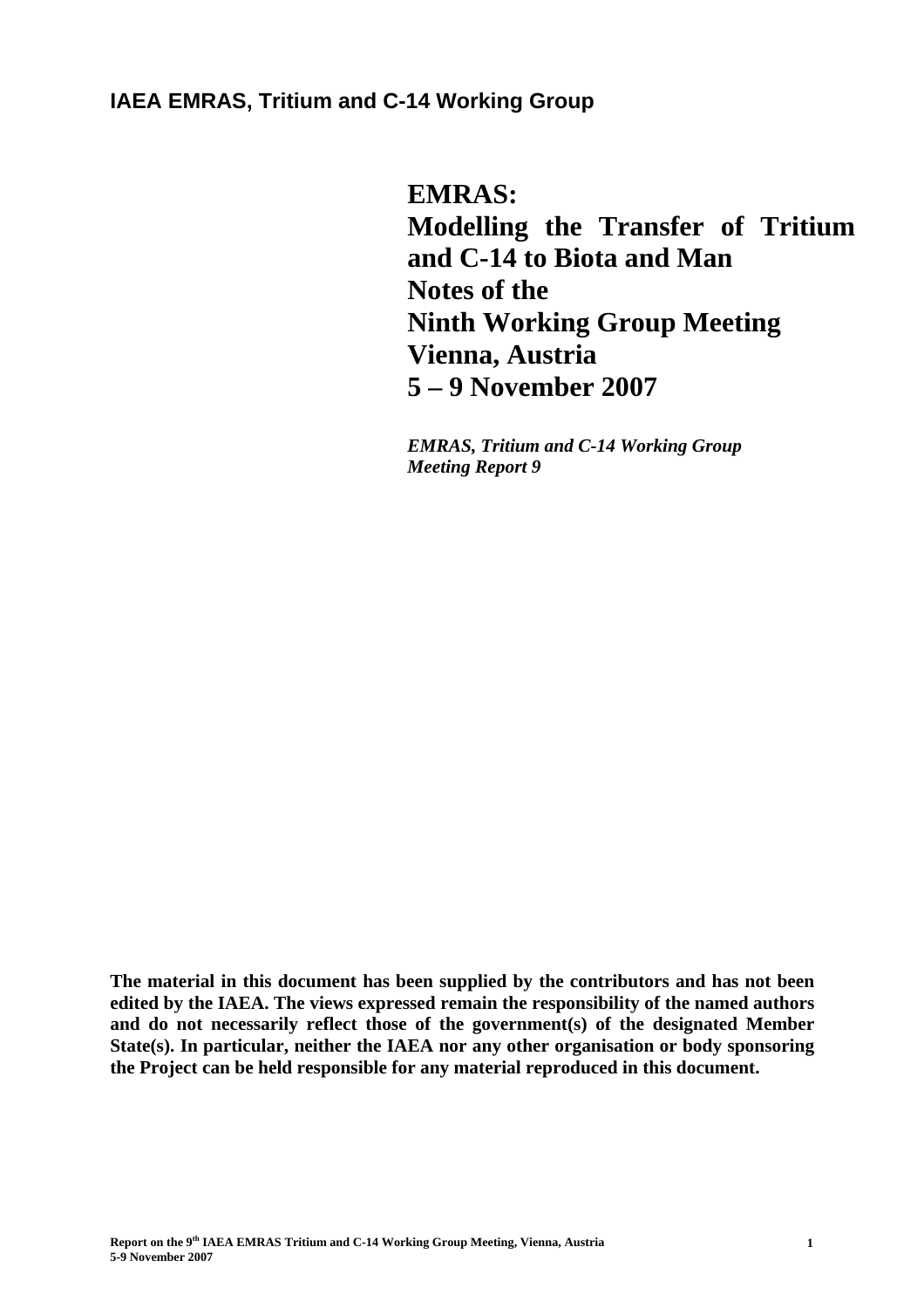# **Notes of the Ninth IAEA EMRAS Tritium and C-14 Working Group Meeting Vienna, Austria 5 – 9 November 2007**

The ninth meeting of the IAEA EMRAS Tritium and C-14 Working Group was held in Vienna, Austria, at the offices of the International Atomic Energy Agency. These Meeting Notes were prepared by the Working Group Leader, Phil Davis (AECL, Canada). In addition, the following people attended the meeting and contributed to the discussions and decisions documented herein.

| <b>Name</b>   | Organisation                                          | Country     |
|---------------|-------------------------------------------------------|-------------|
| V Berkovskyy  | International Atomic Energy Agency (IAEA)             | Austria     |
| V Soulanen    | Technical Research Centre of Finland (VTT)            | Finland     |
| L Patryl      | Commissariat à l'Energie Atomique (CEA)               | France      |
| P Guétat      | Commissariat à l'Energie Atomique (CEA)               | France      |
| C Boyer       | Commissariat à l'Energie Atomique (CEA)               | France      |
| L Vichot      | Commissariat à l'Energie Atomique (CEA)               | France      |
| F Siclet      | Electricité de France (EDF)                           | France      |
| F Baumgärtner | Munich Technical University (TUM)                     | Germany     |
| W Raskob      | Forschungszentrum Karlsruhe (FZK)                     | Germany     |
| P Ravi        | Bhabha Atomic Research Centre (BARC)                  | India       |
| A Melintescu  | "Horia Hulubei" National Institute for Physics and    | Romania     |
|               | Nuclear Engineering (IFIN-HH)                         |             |
| D Galeriu     | "Horia Hulubei" National Institute for Physics and    | Romania     |
|               | Nuclear Engineering (IFIN-HH)                         |             |
| V Golubeva    | <b>Russian Federal Nuclear Centre (VNIIEF)</b>        | Russia      |
| M Brennwald   | National Co-operative for the Disposal of Radioactive | Switzerland |
|               | Waste (NAGRA)                                         |             |

The financial support of the Working Group Leader by the CANDU Owners Group (Canada) is gratefully acknowledged.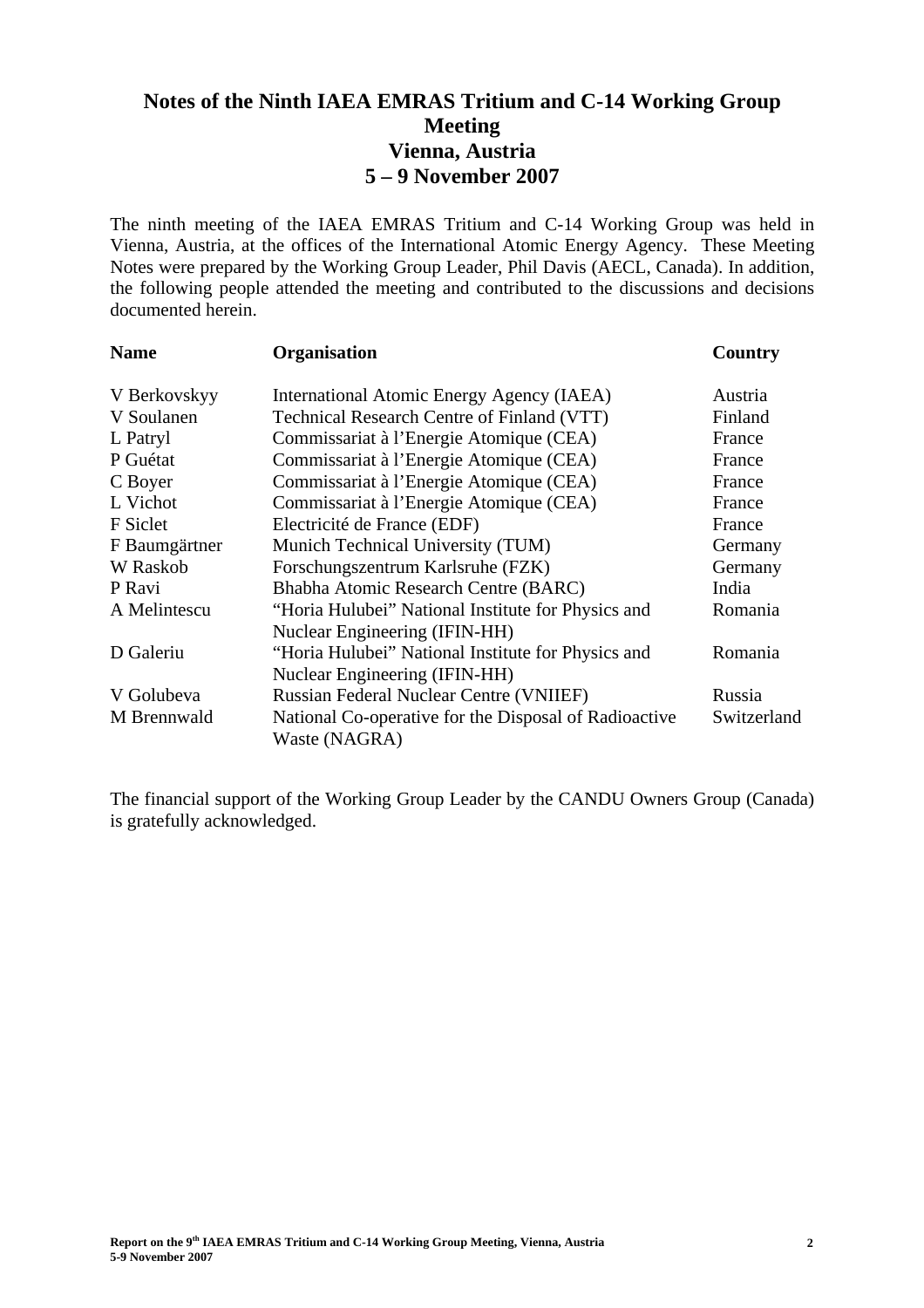# **1. Introduction**

The objectives of the meeting were to:

- Discuss the draft final report for the Pickering tritium scenario, particularly the appendix on the effect of averaging time on the predicted concentrations;
- Discuss the draft final reports for the pig, potato, mussel and hypothetical scenarios;
- Discuss and finalize the definition of OBT:
- Discuss the contribution of the Working Group (WG) to the revision of TRS-364 and the TECDOC on which it is based; and
- Plan future work to ensure that the final TECDOC covering all WG activities is completed on schedule.

Participants were welcomed to the meeting by the WG Leader, Phil Davis. Phil thanked participants for their contributions to the progression of the WG scenarios and noted that, since this was the last EMRAS meeting, all final scenario reports should be completed by the end of the 2007 calendar year. All of the reports will be published together in a single IAEA Technical Document (TECDOC).

Further information on the EMRAS program as a whole can be found on the EMRAS website.<sup>1</sup> Meeting notes, scenario descriptions and final reports for the Tritium/C14 WG are also available on the website. $2$ 

Summaries of the main points of discussion on each of the activities of the tritium and C-14 WG are provided in the subsequent sections.

# **2. Nature and Definition of OBT (Phil Davis)**

Throughout the EMRAS program, the Tritium/C14 WG has attempted to formulate a definition of OBT, consistent with traditional measurement procedures and dose conversion factors, to promote common understanding and usage within the international tritium community. As the definition has progressed through discussions at WG meetings, the issue of buried tritium has been highlighted. The current definition, which is given in Appendix A, was distributed to participants in October and discussed at the meeting. The following issues/comments were raised:

- The second sentence of the main definition should be moved to a note and tied to analytical procedures for determining OBT concentrations in environmental samples.
- The concept of buried tritium would be easier to understand if it were related to "buried hydrogen", which is a commonly used term in biochemistry.
- There is a contradiction between the phrase "tritium in exchangeable positions" in Note (i) and "the exchangeable fraction" in Note (ii) that should be removed.
- In Note (vi), make it clear that what we consider OBT is organically bound tritium found in a normal diet.

In addition, some specific changes to terminology were suggested and agreed by the group:

 $\overline{a}$ 

 $\frac{1}{2}$  http://www-ns.iaea.org/projects/emras/<br> $\frac{1}{2}$  http://www-ns.iaea.org/projects/emras/emras-tritium-wg.htm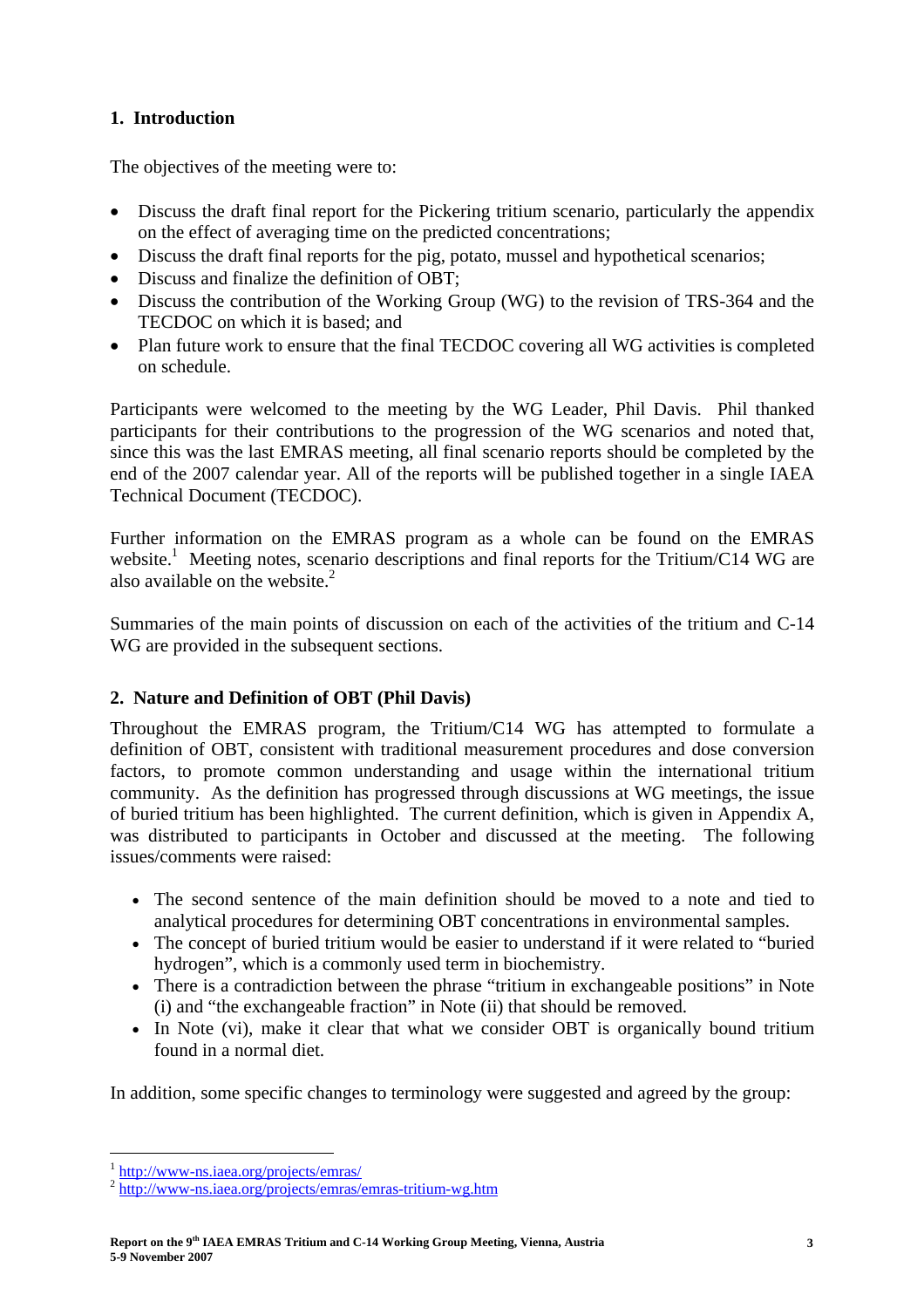- The last sentence in Note (i) should be deleted.
- The word "quickly" should be deleted from line 4 of Note (ii).
- In Note (iii), add a reference to OBT analytical methods
- In Note (iv), "hydrogen" should be added to the end of the third sentence.
- In Note (vi), change "ICRP dose coefficient" to "ICRP ingestion dose coefficient".

Phil Davis agreed to send a revised definition to WG members for comment by December 15.

### **3. Completed Scenarios**

The final report for the Perch Lake tritium scenario is complete and has been posted on the EMRAS website. Draft final reports for the Soybean, Rice and Pine Tree scenarios were distributed to WG members for review in October and were discussed briefly in Vienna. Anca Melintescu was asked to ensure that the description of the IFIN model given in the Soybean scenario is satisfactory. Françoise Siclet suggested that the observations for the Rice scenario should be provided in a table as well as in figures. Françoise also noted that the model she used for the Pine Tree scenario did not take rainfall rate into account, which may explain some of the differences between her results and the observations. Apart from these issues, participants were satisfied with the reports. Further comments will be accepted until November 23, after which time the reports will be finalized.

Phil Davis reported some additional work he did for the Pickering scenario to investigate the effect of averaging time on the predicted tritium concentrations in plants and animals. He calculated results using air concentrations averaged over all hours in the two months prior to sampling, and over daylight hours only. Most models produced better results when they were driven by daylight air concentrations but the AECL model performed better using the 24-hour concentrations. Thus more work is required to determine which averaging period is most appropriate. This question is directly related to the amount of OBT that is formed at night. If most OBT is produced during the day, the models should be run with daylight air concentrations. If significant amounts of OBT are produced at night, the 24-hour concentrations would be more appropriate. Françoise Siclet noted that, even if OBT is formed only during the day, night-time conditions will have an impact on plant concentrations through uptake from the soil, which receives tritium deposition at night as well as during the day. Further comments on the Pickering report will be accepted until November 23, after which time it will be finalized.

# **4. Hypothetical Short-term Release Scenarios (Luc Patryl and Philippe Guetat)**

The Hypothetical scenarios involve an accidental release of tritium to the atmosphere under three different environmental conditions. Modellers were asked to predict tritium concentrations in all environmental compartments and total doses to members of the public from all exposure pathways. The objective was to provide information that would be useful to decision makers in managing an accident involving a short-term tritium release to the atmosphere.

The draft final report for the scenario was presented and discussed at the previous WG meeting in Bucharest in June, and the changes recommended there have been incorporated in a new version. In addition, Figure 6 showing total dose was changed to present the information in a more useful way. Model descriptions for three participants (P. Ravi, H. Lee and D. Galeriu) are missing.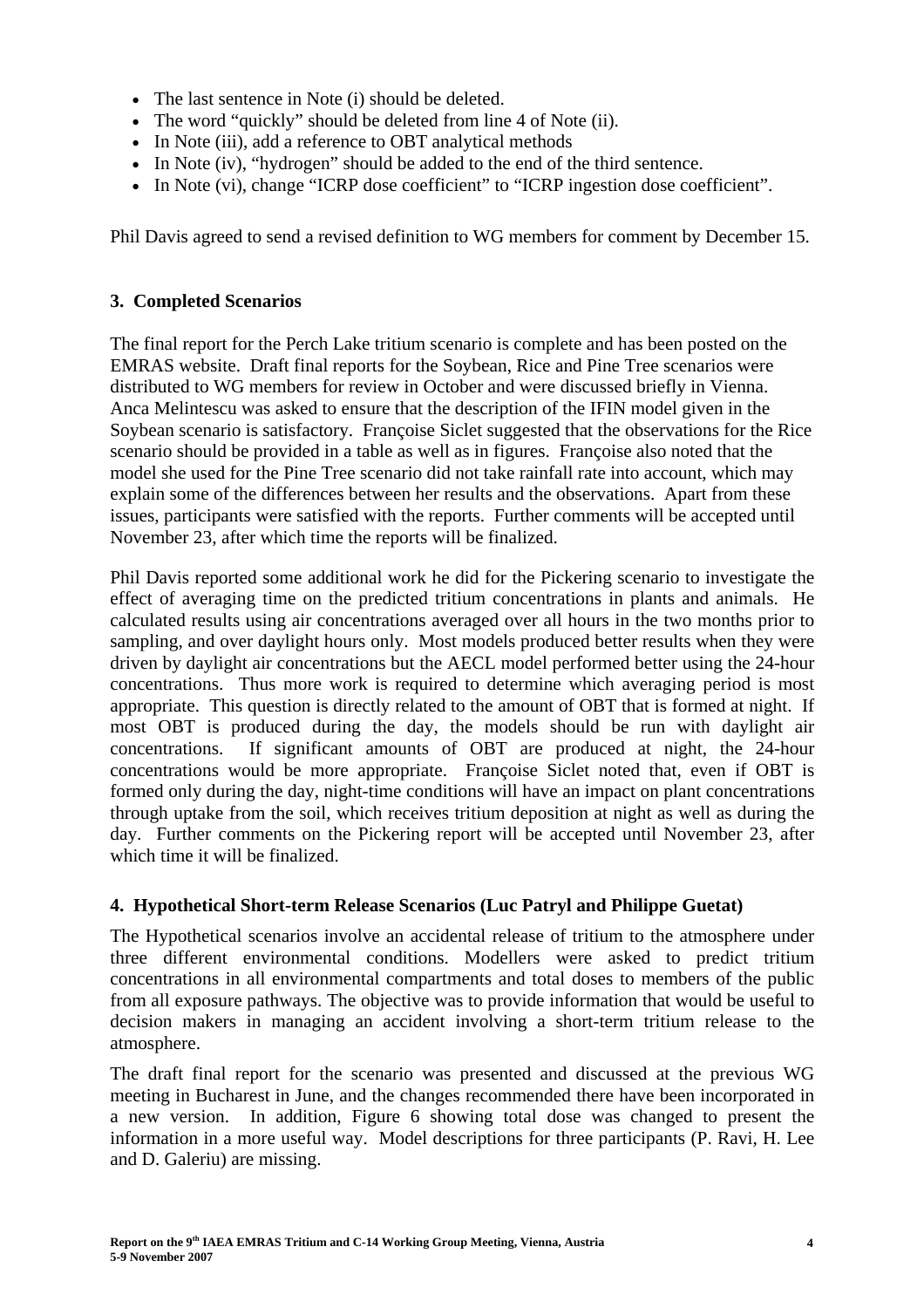Section 4.4 of the report on intervention levels was discussed. The model predictions suggest that a dose of 5 mSv will be saved if garden crops are interdicted when the concentration exceeds  $10^7$  Bq kg<sup>-1</sup> fresh weight in leafy vegetables in the first day after the accident. The intervention level drops to  $10^6$  Bq kg<sup>-1</sup> in the second day. Dan Galeriu thought the decrease should be more than a factor of 10, but the results appear to confirm this value. 5 mSv was initially used as the basis for the intervention level following U.S. practice, but it was decided to switch to 10 mSv to be consistent with the recommendations of the ICRP and other international groups.

The report will be revised and circulated to WG members for comment by November 30, after which time it will be finalized.

# **5. Mussel Scenarios (Tamara Yankovich)**

The mussel scenarios consider tritium dynamics in adult freshwater mussels subject to an abrupt increase or decrease in tritium concentrations in their surrounding environment. Modellers were asked to predict the HTO and OBT concentrations in the mussels as a function of time over the course of the study period.

Tamara Yankovich briefly reviewed the draft final report for the mussel uptake scenario. Participants had no comments at the meeting but were given a further two weeks (until November 23) to review the document, at which time it will be finalized.

Tamara made a more detailed presentation on the mussel depuration scenario. Noting that the IFIN model underestimated OBT concentrations in the mussels beginning 10 days after transplantation, she asked if uptake rates by the mussels were too fast, leading to a dilution of OBT by uncontaminated dry matter. Dan Galeriu responded by noting that, in reality, the OBT turnover rate in mussels has fast and slow components, but that in the IFIN model only the fast component is included, resulting in low concentrations.

The EDF model also underpredicted OBT concentrations beginning 30 days after transplantation, although not as severely as the IFIN model. For the uptake scenario, this model was not able to predict the fast increase in OBT during the initial stages following transplantation. To address this, an additional stomach content compartment was added to account for OBT associated with food that had not yet been digested. The stomach compartment was assumed to comprise 30% of the soft tissue mass of the mussel. Turnover rates of the stomach contents were assumed to proceed rapidly (0.33 per day) under the control of the mussel filtration rate. The turnover rate in soft tissue corresponded to metabolic activity and proceeded slowly (0.01 per day). These rates may have to be adjusted to bring the model predictions into line with the observations.

The neglect of buried tritium in the models and an incorrect specification of the food uptake rate may account for some of the differences between observations and model predictions. Additional measurements would be needed to sort these factors out.

Participants made some specific suggestions for improving the draft report:

- Figures 7 and 8 are not particularly useful and should be deleted.
- The approach of the OBT concentrations in the transplanted mussels to background levels is likely to be more gradual than shown in Figure 9.
- Table 5 shows that the OBT concentrations in the fish resident in Upper Bass Lake are higher than the HTO concentrations. Tamara will look into this.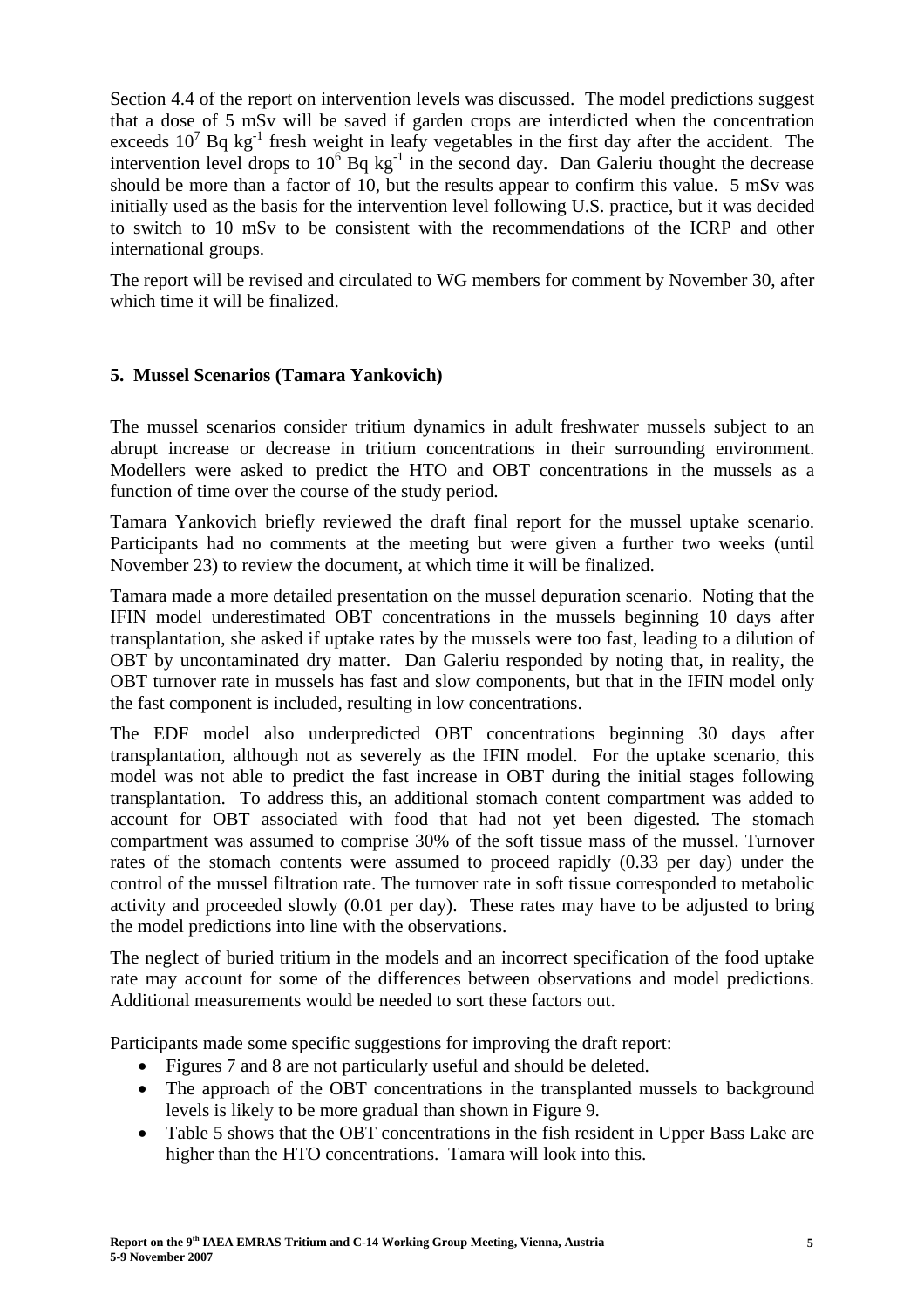WG members were requested to check that their results are properly represented in the report, and to send corrections and other comments to Tamara by November 30. Tamara will incorporate the comments into a revised draft that will be re-circulated by the end of December.

# **6. Pig Scenario (Dan Galeriu)**

The pig scenario consisted of two parts, a model-data blind test and a model intercomparison. In the blind test, the modellers were asked to predict the dynamics of total tritium in urine and faeces and the concentration of HTO and OBT in organs for a pregnant sow fed an OBT diet for 84 days before delivery. Seven participants from five organizations submitted predictions. Due to problems previously encountered in the FSA results, the PRISM model was reconstructed within the model-maker platform by IFIN; the conclusions below are based on the reconstructed results.

All of the scenario endpoints were overestimated by some models and underestimated by others, but the predictions were within a factor of 2-3 of the observations in most cases. The exceptions were the STAR results, which overestimated the total tritium in urine by a factor of 5 and underestimated the OBT in organs by almost a factor of 10. STAR assumes that animals eat pasture with little OBT intake and is not directly applicable to the current scenario.

The model intercomparison comprised two scenarios. In the first, a hypothetical pig was given uncontaminated food and water for the first 55 days of life, and was then fed food and water contaminated with HTO for 50 days. Uncontaminated feed was then provided for the next 50 days, at which time the pig was slaughtered. Only three modelers (IFIN, SRA and FSA) participated in this scenario, predicting concentrations in urine, faeces and meat that differed by a factor of 15 or more. Results from the two models that participated in the second scenario, which involved pigs fed OBT-contaminated food for 1 day, indicated that genotype is not important in determining uptake of OBT to meat.

A revised version of the draft final report for the pig scenario that addresses comments made at the meeting will be distributed for review by November 30. This draft will include results submitted by AECL at the meeting.

# **7. Potato Scenario (Anca Melintescu)**

The Potato Scenario is based on experiments in which potato tubers were exposed to  ${}^{14}CO_2$  in a wind tunnel for approximately 10-hour periods at 6 different stages of plant growth (P1-P6). Following exposure, the plants were transferred to the field to continue growing. Modellers were asked to calculate C-14 concentrations in leaves at various sampling times and in tubers at final harvest.

Anca Melintescu discussed the main points of the draft final report, which was essentially unchanged from the version presented at the spring meeting of the WG. A new description of the UTTY model was provided but it was still not clear why this model overpredicts the C-14 concentration in leaves to such a large extent. A possible explanation was put forward by Françoise Siclet, who noted that the predictions can be reduced by a factor three by driving the models with an air concentration that is a weighted average based on photosynthetic rate, rather than a straightforward arithmetic average.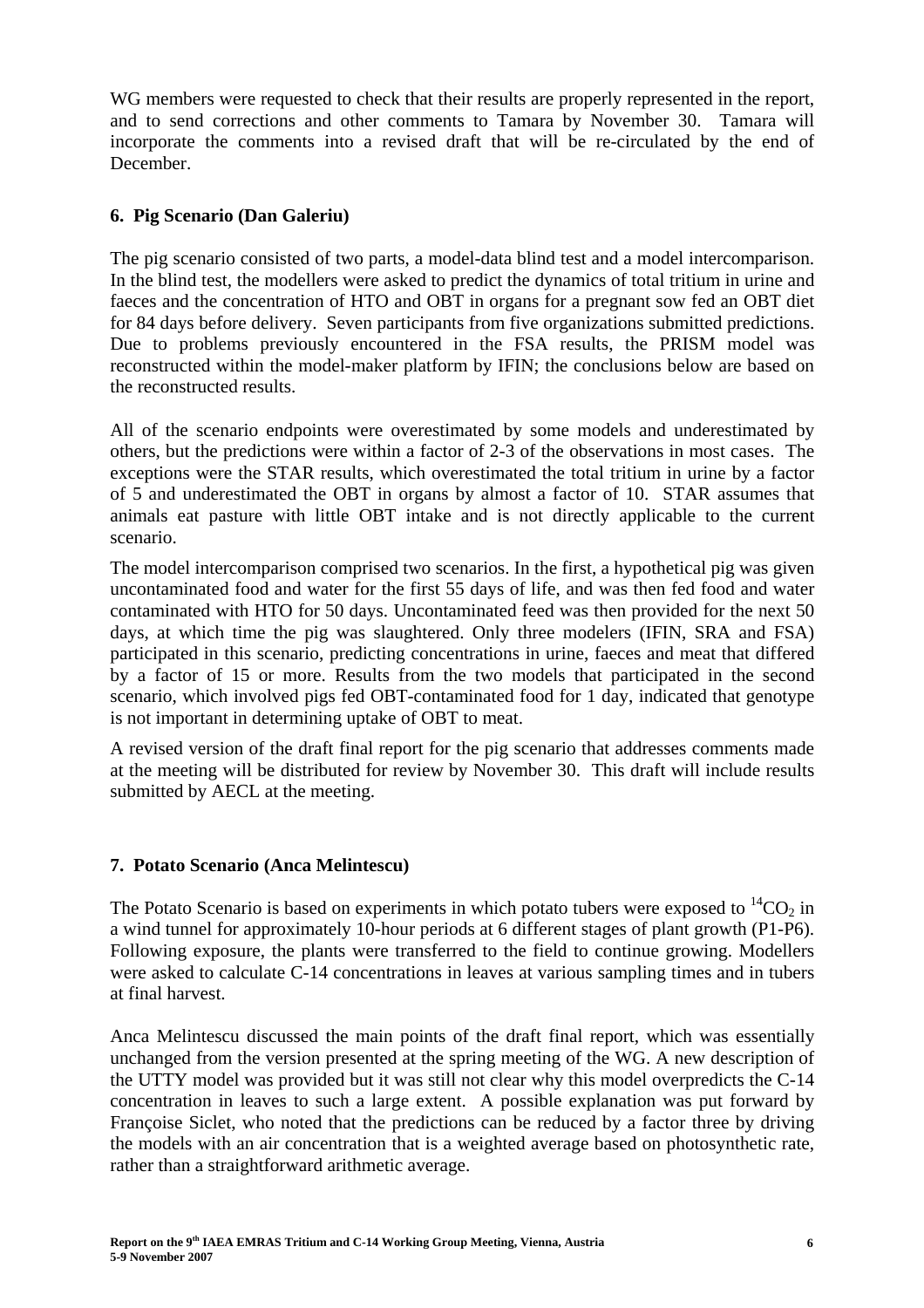The predictions were poor for experiment P6, which involved plants at a late stage of growth. Most models adopted a high photosynthetic rate for this case based on the time between seeding and exposure. However, a much lower rate would have been more appropriate given that the plants were seeded much later in the year than normal. The late seeding and early and sudden onset of senescence may have contributed to the poor predictions in general, since the models were developed on the basis of a more normal plant growth scenario.

Although the modelers were asked to calculate the uncertainties on their model predictions, none did so. Similarly, uncertainty estimates were not provided for several of the other WG scenarios. It appears that participants are willing to estimate uncertainties for simple scenarios involving steady-state conditions, but more reluctant to do so in more complex situations involving time-dependent concentrations.

Anca will revise the report to address comments made at the meeting, to correct a mistake in units in the EDF results, and to replot the EDF data in Figures 1-6. The report will be distributed to WG members for final comment by November 30.

# **8. Contribution to the Revision of TRS-364 (Phil Davis)**

The Tritium/C14 WG is responsible for writing the chapter on specific activity models in the revision of TRS-364, and in the TECDOC that supports the TRS. A draft chapter for the TECDOC was discussed in the 2006 EMRAS fall plenary meeting. Comments from the WG and from an outside reviewer were taken into account in a revised draft that was discussed at the spring meeting of the WG. Comments made there were incorporated into the latest draft, which was presented in Vienna in November. WG members suggested the following changes to the document:

- Paragraph following Table 12.1: It is stated that "concentrations in soil water are diluted by uncontaminated precipitation that falls when the plume is not present, and so are lower than the concentrations in air moisture'. This is correct, but Philippe Guetat noted that soil water concentrations are also relatively low because precipitation is less contaminated that air moisture.
- Eq. (12.3): The model for calculating tritium concentrations in soil water is based on the ratio CRs of concentration in soil water to that in air moisture. It should be pointed out in the report that this model cannot be applied close to an elevated source, where air concentrations are low or zero but the soil water concentration could be high due to wet deposition.
- Table 12.2: The Japanese value of  $CR_s$  should be checked and the country where each value was obtained should be added to the table.
- Table 12.4: Françoise Siclet questioned the value of 0.78 used to deduce the nonexchangeable OBT concentration from the total OBT concentration. This value was suggested by Yves Belot, and an action was placed on Françoise to sort the issue out with Yves.
- General: Françoise asked if the contribution of exchangeable OBT to dose was included in the model or if it needs to be added in. Considerable discussion failed to resolve this question and Phil Davis agreed to pursue it further.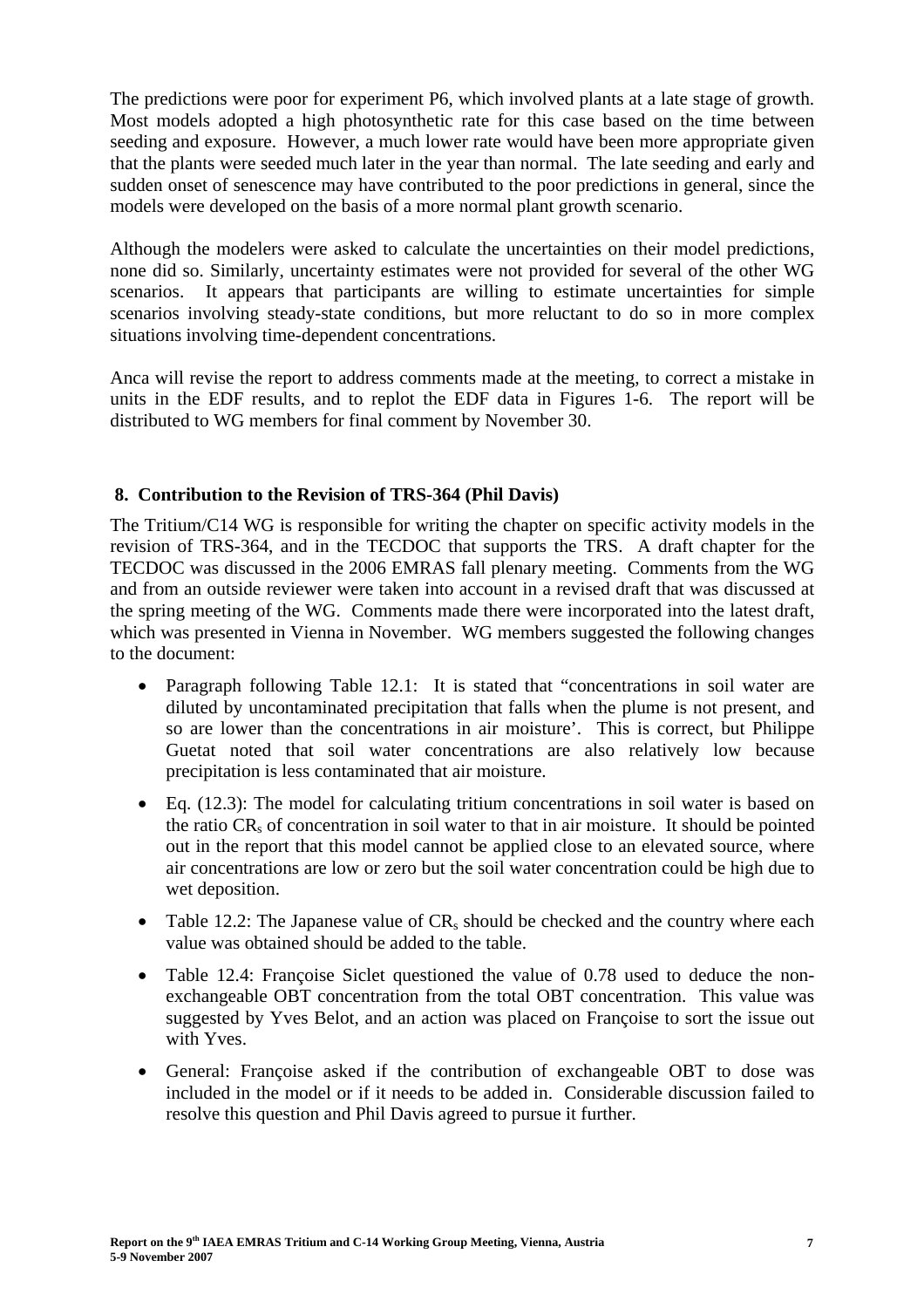- Section 12.1.1.2: The units of the concentration ratios  $CR_a^{HTO}$  and  $CR_a^{OBT}$  in the model of plant-to-animal transfer are not consistent in different places in the document. An action was placed on Dan Galeriu to rationalize the units.
- Table 12.6: The units for the intake rate should be kg DW  $d^{-1}$ , not kg FW  $d^{-1}$ .
- Table 12.8: The lower values in the range of French irrigation rates should be greater than zero. Phil will revise the values based on data supplied by Françoise.
- Table 12.11: Some members of the WG felt that tritium concentrations in food products should not be reduced when the food is processed. The cooking water may itself be contaminated, in which case there would be no losses. Moreover, it is the custom in some cultures to drink the cooking water, in which case any tritium lost to the water would still be ingested. In the absence of site-specific information, it was agreed to recommend no processing losses as a conservative assumption. A similar change should be made with respect to C-14 in Table 12.16 (Section 12.2.4)
- Section 12.1.2.1: The discussion of the canopy dilution factor should be removed as it is not essential to the model.

A joint session was held with the Transfer Parameter WG, which suggested a number of additional changes to the tritium and C-14 contribution to the TRS TECDOC. Phil Davis will amend the text and distribute it to WG members for review by November 30.

A first draft of the specific activity chapter for TRS-364 itself was written and distributed to WG members for comment prior to the meeting. This draft is basically a condensed version of the TECDOC, and is too long to be incorporated into the TRS as it stands. A number of ways were discussed to reduce the length, with the most promising being to include only the most important pathways and refer to the TECDOC for the others. All WG members were requested to send ideas to Phil Davis by December 15 on how to reduce the specific activity chapter in TRS-364 to 10 pages

# **9. Additional Presentations**

Two additional presentations were made at the meeting:

- "The dynamics of OBT formation its biological and biophysical growth", by Franz Baumgärtner. This presentation served as a good lead into the discussion of the definition of OBT.
- "Environmental tritium modelling in India", by P.M. Ravi.

# **10. Future Activities**

The actions placed on WG members at the meeting are listed in Table 1. Participants are asked to stick as closely as possible to the agreed deadlines in order to complete the program on time.

A follow-up program to EMRAS is currently under consideration by the IAEA. All participants are invited to submit ideas for this program by filling out the questionnaire located at http://www-ns.iaea.org/projects/emras/proposal-form.htm.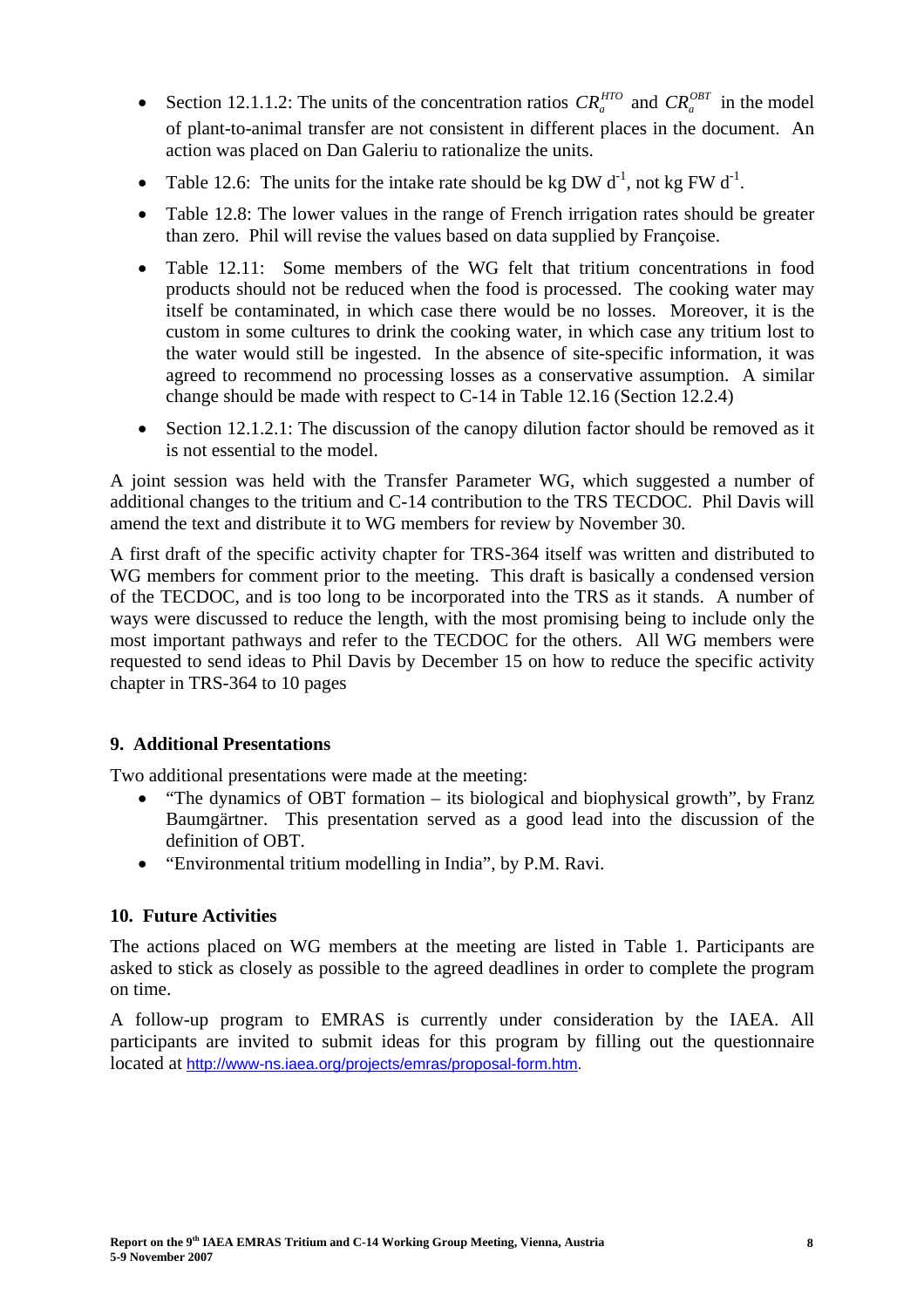| Name             | Action                                                             | Due Date          |
|------------------|--------------------------------------------------------------------|-------------------|
| All WG           | Review new appendix to the Pickering report and send               | <b>Nov 23</b>     |
| members          | comments to Phil Davis                                             |                   |
|                  | Review rice report and send comments to Phil Davis                 | Nov <sub>23</sub> |
|                  | Review pine tree report and send comments to Phil Davis            | Nov <sub>23</sub> |
|                  | Review mussel uptake report and send comments to                   | Nov <sub>23</sub> |
|                  | <b>Tammy Yankovich</b>                                             |                   |
|                  | Review mussel depuration report and send comments to               | Nov $30$          |
|                  | <b>Tammy Yankovich</b>                                             |                   |
|                  | Send ideas to Phil on how to reduce the specific activity          | Dec 15            |
|                  | chapter in TRS-364 to 10 pages                                     |                   |
|                  | Fill out internet questionnaire on the IAEA's proposed             | Dec 1             |
|                  | new program                                                        |                   |
|                  | (http://www-ns.iaea.org/projects/emras/proposal-form.htm)          |                   |
| Anca Melintescu  | Check that IFIN model description is correct in soybean            | Nov <sub>23</sub> |
|                  | report                                                             |                   |
|                  | Revise potato report (taking EDF corrections into                  | Nov 30            |
|                  | account) and distribute to WG members                              |                   |
| Françoise Siclet | Discuss with Yves Belot the correct value to use to                | <b>Nov 30</b>     |
|                  | remove exchangeable OBT from the values of $D_p$ in                |                   |
|                  | Table 12.4 of the specific activity chapter in TRS-364             |                   |
| Phil Davis       | Revise OBT definition taking WG comments into                      | Dec 15            |
|                  | account and distribute to WG members                               |                   |
|                  | Revise the specific activity chapter in the TRS-364                | <b>Nov 30</b>     |
|                  | TECDOC and circulate to WG members for comment                     |                   |
|                  | Revise the specific activity chapter in TRS-364 and                | Jan 10            |
|                  | circulate to WG members for comment                                |                   |
| Dan Galeriu      | Sort out the units for $CR_a^{HTO}$ and $CR_a^{OBT}$ in the plant- | <b>Nov 30</b>     |
|                  | animal model in the specific activity chapter of TRS-364           |                   |
|                  | Revise pig report, include new AECL results, and                   | <b>Nov 30</b>     |
|                  | distribute to WG members                                           |                   |
|                  | Re-send IFIN results for the mussel depuration scenario            | Nov <sub>23</sub> |
|                  | to Tammy Yankovich                                                 |                   |
| Tammy            | Incorporate comments on depuration report from meeting             | Dec 30            |
| Yankovich        | and from WG review, and re-circulate report                        |                   |
| Luc Patryl       | Revise the final report for the hypothetical scenario and          | Nov 30            |
|                  | circulate to WG members                                            |                   |

# **Table 1. Actions Placed on Tritium/C14 WG Members**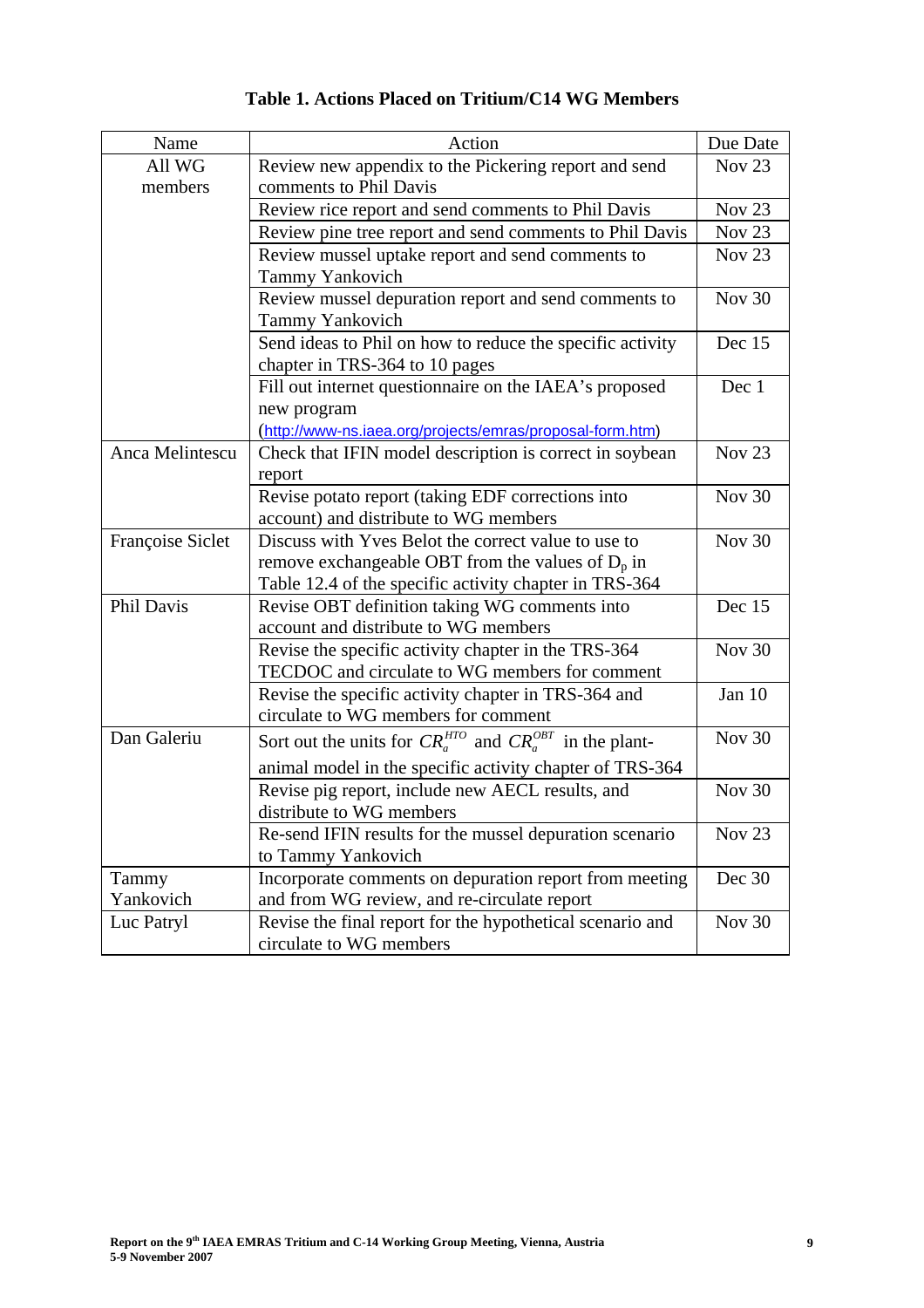#### **Further Information**

Information on the activities within EMRAS generally and on the Tritium and C-14 WG in particular (including the scenarios being used for model testing), can be obtained from the following people, respectively:

Mr. V Berkovskyy (Scientific Secretary) Assessment & Management of Environmental Releases Unit Waste & Environmental Safety Section (Room B0764) Division of Radiation, Transport & Waste Safety International Atomic Energy Agency (IAEA) Wagramer Strasse 5 PO Box 100 1400 Vienna Austria Tel: +43 (1) 2600-21263 Fax: +43 (1) 26007 Email: V.Berkovskyy @iaea.org

Mr. P. Davis (Working Group Leader) Senior Scientist Environmental Technologies Branch, Station 51A Atomic Energy of Canada Limited (AECL) Chalk River Laboratories Chalk River, Ontario, K0J 1J0 Canada Tel: +1 (613) 584-8811 x 3294 Fax: +1 (613) 584-1221 Email: davisp@aecl.ca